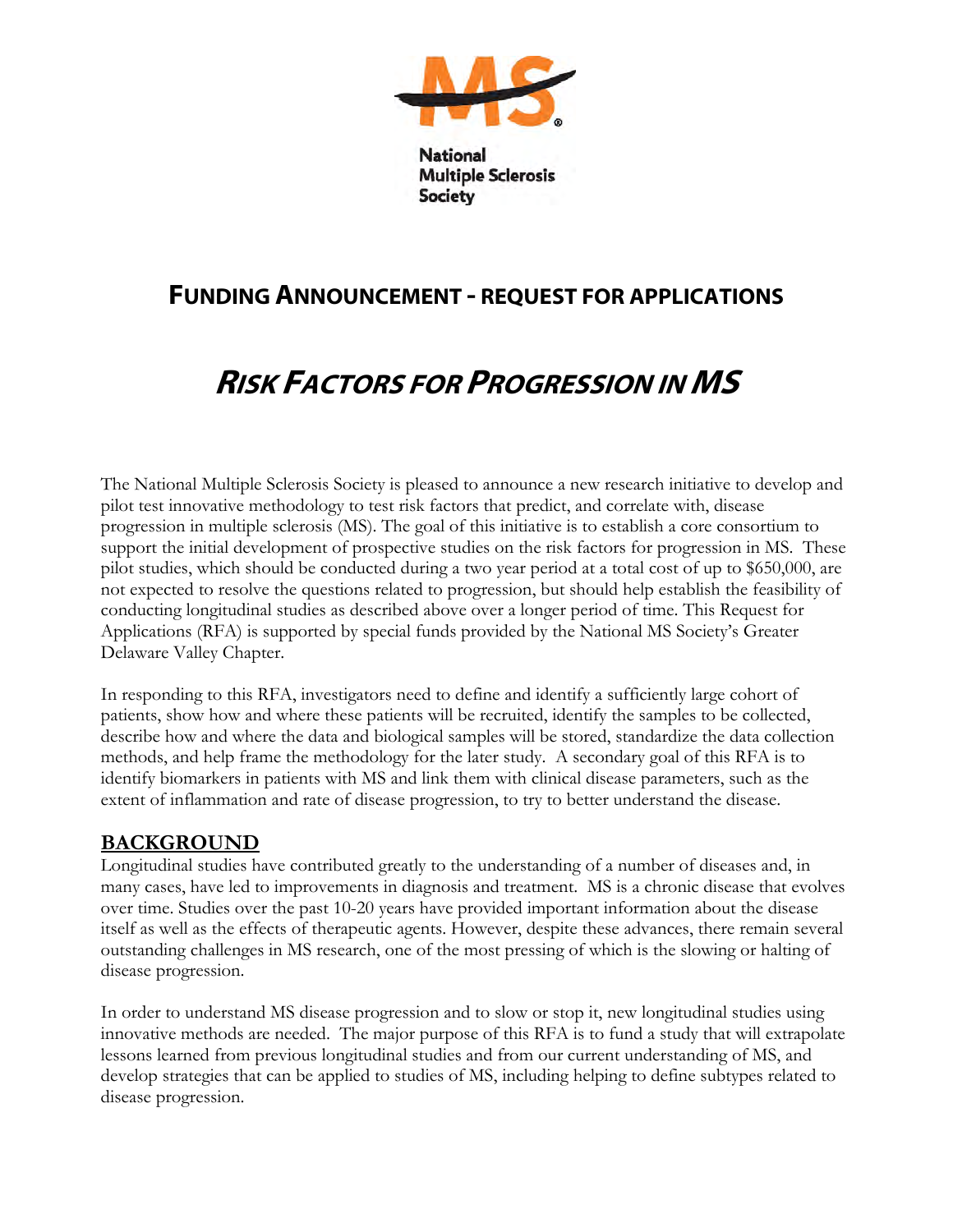# **TIMELINE**

| January 14, 2010         | Launch of Request for Applications (RFA)      |
|--------------------------|-----------------------------------------------|
| March 12, 2010           | <b>Full Applications Due</b>                  |
| Late June 2010           | Announcement of Funding Decisions             |
| October 1, 2010          | Anticipated Start Date of Funding             |
| Term and Amount of award | Total Funding available is up to \$650,000 in |
|                          | total costs for up to two years of support    |

### **OBJECTIVES**

At a Society-sponsored international workshop on Risk Factors in MS and Frequency in early 2009, the attendees identified several challenges in identifying predictors of disease progression. These included: 1) defining disease progression; 2) measuring disease progression; 3) identifying the patient cohort(s) that could be most efficiently studied; and 4) describing how and where the data and the biological samples will be collected and at what frequency.

The purpose of this RFA is to establish a core consortium to collect prospective, comprehensive, and population-based longitudinal data in multiple sclerosis patients for the purpose of identifying factors linked to disease progression, as well as to factors associated with the clinical and biologic heterogeneity of the disease as these subtypes pertain to progression. Patients progress at varying rates; while this may be due to differences in the underlying pathological processes, progression is also likely to be due to as yet unknown risk factors. With our expanding knowledge of MS, it is clear that now is the time to begin to pilot the concept of longitudinal studies in MS, including identifying patient selection and number, statistical considerations, MRI imaging and blood/CSF markers. A successful application will also outline how the National MS Society funds will be leveraged with other funds or with the use of existing patient samples from other studies.

Although subsequent "longitudinal studies" are expected to be many years in duration, and with samples collections powered to detect significant risk factors for progression, the primary goal of this RFA is to support the initial development and pilot testing of data collection over a two year period to define variables that are associated with increasing disability in MS. This information will help establish the feasibility, likely effect sizes, and the immediate and short-term reliability and validity of such data.

Interested applicants need to identify a cohort of MS patients who will be followed long term and who will best address the goals of this RFA. The application should define the outcome measures that will be evaluated during the study and the timing of the datapoint collection should be detailed. These may include imaging, immunological assessments, genetic analysis, and other potentially innovative biomarkers to define the time course for risk factor association with disease progression. It is not expected that the pilot study for this RFA will be able to identify all clinical, imaging, immunologic and genetic biomarkers for disease progression; however, the applicants need to describe the approach that is likely to yield a promising model. Only by following patients over a longer time period will we be able to define variables that are associated with progression. Projects do not need to be powered to detect any specified effect size, but investigators need to determine what type of analysis they plan to do and what effect size would be of interest and then power the study accordingly.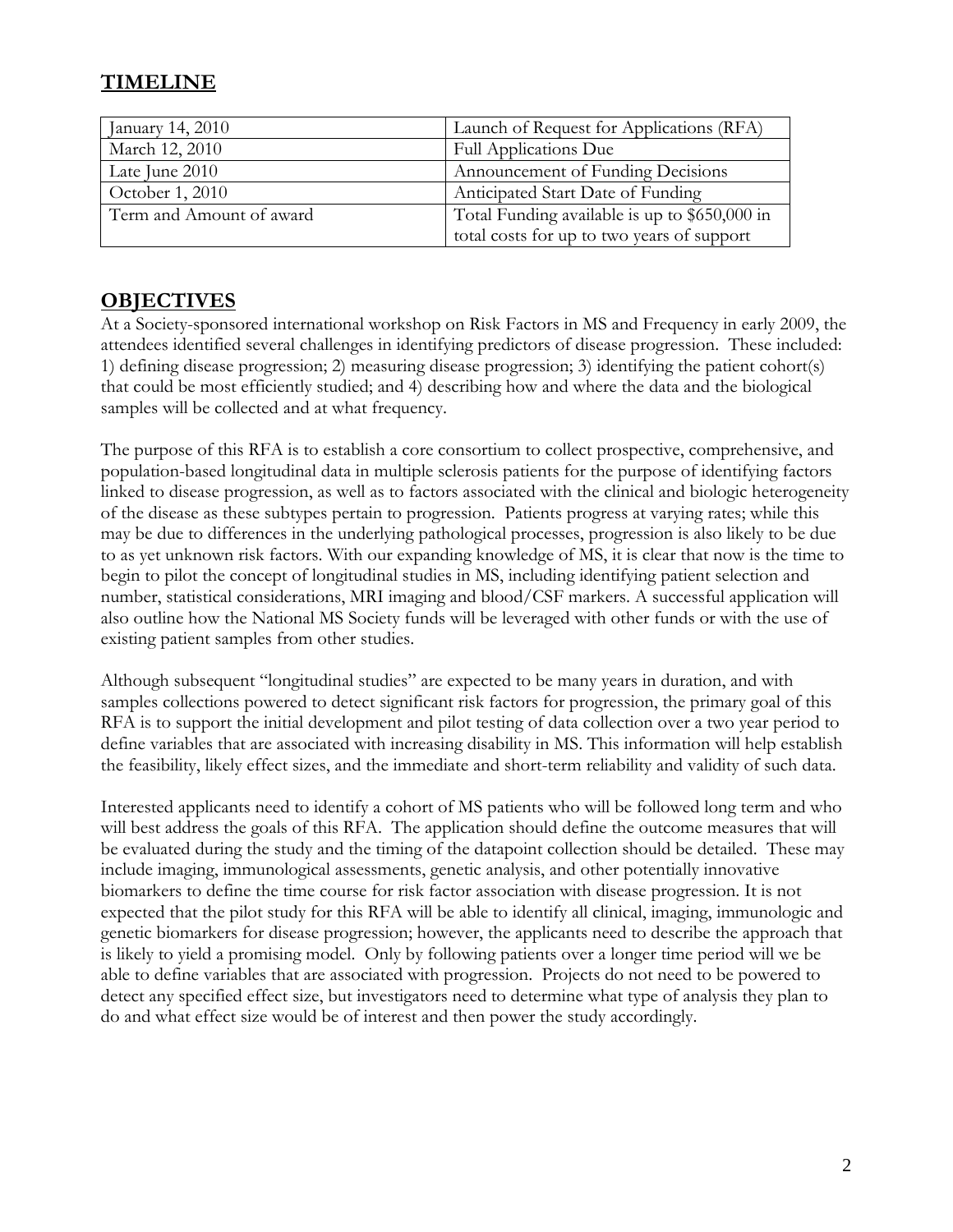## **ELIGIBILITY**

It is expected that the person indicated as the Principal Investigator in an application for a grant is the one who is personally and actively responsible for the conduct of the research and who is considered eligible by his or her institution to apply for a research grant. The Principal Investigator must be conducting research at an academically-centered institution. The National MS Society invites applications from qualified investigators from around the world; United States citizenship is not required of the principal investigator.

#### **PREPARATION OF APPLICATION**

#### **A. Application Submission**

Applicants wishing to submit an application in response to this RFA should contact Dr. Patricia O'Looney at the National MS Society at the contact information below to obtain the necessary credentials to submit an application no later than 5:00pm EST on March 12, 2010. Incomplete or late applications will **NOT** be accepted.

This funding opportunity will comply with the policies and procedures of a research grant from the National MS Society. For further details regarding the conditions of this funding program, please view the Policies and Procedures on the Society's research webpage: http://www.nationalmssociety.org/for-professionals/researchers/get-funding/apply-online/index.aspx

The Apply Online facility can be accessed through the National Multiple Sclerosis Society's Web site using a standard Web browser. **All applicants are required to use the Apply Online facility** for the completion of their proposals. The Society will **NOT** accept paper-based applications.

The full online application consists of:

- a. **Scientific Summary of Research Proposal**: Provide a scientific summary of the research proposal.
- b. **Lay Summary**: Provide a summary of your research proposal understandable for readers who are not health professionals.
- c. **Budget and Budget Justification.** Provide details and justification of all budget items relative to the proposed research. Applicants may request funds for up to two years of support, not exceeding \$650,000 in total costs. The budget section is part of the "Research Proposal" section that is uploaded from the Apply Online site. Investigators may request the funds necessary to complete their studies in the following categories of expenditure: salaries for professional and non-professional personnel, patient costs, permanent equipment, consumable supplies, travel, other expenditures not included under the above categories, and indirect costs. Please view the Society's policies and procedures under "Research Grants" to determine what is deemed acceptable when developing a budget.
- d. **Biographical Sketches**. Brief 2-page CV of the principal investigator and key coinvestigators must be included. This should include a list of relevant publications.
- e. **Research Narrative Section:** Provide a detailed research proposal not exceeding 10 singlespaced pages. 12 point font size must be used. Proposals will be expected to state the mission, vision, goals, and distinguishing features of the partnership that will ensure likelihood of the achievement of the RFA objective. A clear and compelling research plan for the research activities responsive to the above objectives, for a funding period of up to two years, should be presented. Proposals should describe comprehensive communications and information-sharing plans.
- f. **Relevance to MS**: In a special section in the "Research Proposal" section, describe in 200 words or less the relevance of your research proposal to MS.